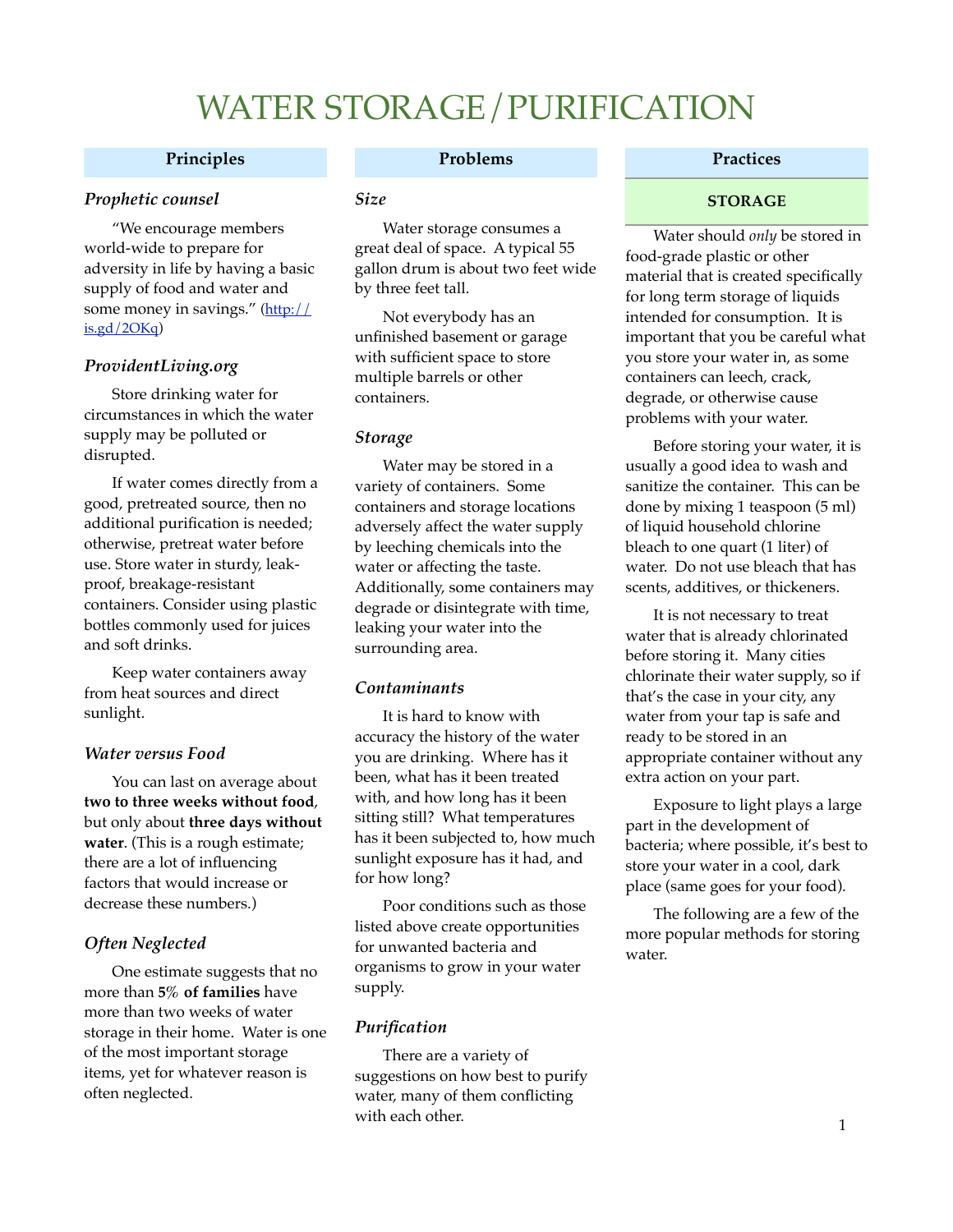#### **55 gallon water drums**



55 gallon drums of water are a popular choice for home storage. For new drums, try the oftrecurring Maceys preparedness sales where you can find them for about \$40. You can buy used drums much cheaper, though these often have contained syrups and other things that need to be sufficiently washed out before usage. (For instructions on how to clean used ones, go to [http://](http://is.gd/dD0akf) [is.gd/dD0akf\)](http://is.gd/dD0akf)

Water stored in barrels should ideally be rotated once yearly, but you can get away with storing it for a few years and purifying it before drinking.

#### **Pros:**

• Dark blue plastic restricts light, thus helping prevent bacteria and algae growth

• Some drums/barrels can be stacked to maximize space

### **Cons:**

• Difficult to move once filled

• Siphon/pump must be used to retrieve water from top of the barrel (working against gravity)

(Cost per gallon: **\$1.00**)

(assuming \$55 for a new barrel)

#### **5 gallon boxes**

**250+ gallon water tanks**



5 gallon water boxes are a good choice for putting water storage in random, small spaces. Boxes should not be stacked more than three high. Water is stored inside the box in a metallic bag. Emergency Essentials sells 5 boxes (so 25 gallons total) for \$33 - go to <http://is.gd/xOXgHS>

Water kept in these boxes should last a few years; rotation once every three to four years is a good idea.

#### **Pros:**

• Easy to move once filled (each 5 gallon box weighs ~40 pounds when full)

• Box can be reused after water is consumed. (Emergency Essentials says you can use the box as a toilet - have fun!)

• Easy dispensing spout to retrieve water when desired

### **Cons:**

• Material is not too durable

(Cost per gallon: **\$1.40**) (assuming \$35 for 5 5-gallon boxes)

For the ambitious, you can acquire industrial-type water tanks that store 250+ gallons. These food-grade plastic bladders are housed in a metal cage and can be stacked two or three high. Remember: water weighs eight pounds per gallon, so 250 gallons of water is 2,000 pounds, plus about 150 pounds for the cage. Make sure your flooring can support this weight! For an example, see: <http://is.gd/2OXK> or [http://surewatertanks.com/](http://www.surewatertanks.com/)

Rotate water stored in these tanks once yearly.

### **Pros:**

• Water spigot is at the bottom, so you can use gravity to get the water out

• Stackable, so you can fit a year supply of water in your garage or basement

• With an adapter you can connect a garden hose

### **Cons:**

• Impossible to move once full

## (Cost per gallon: **\$1.64**)

(assuming \$450 for 275 gallon tank)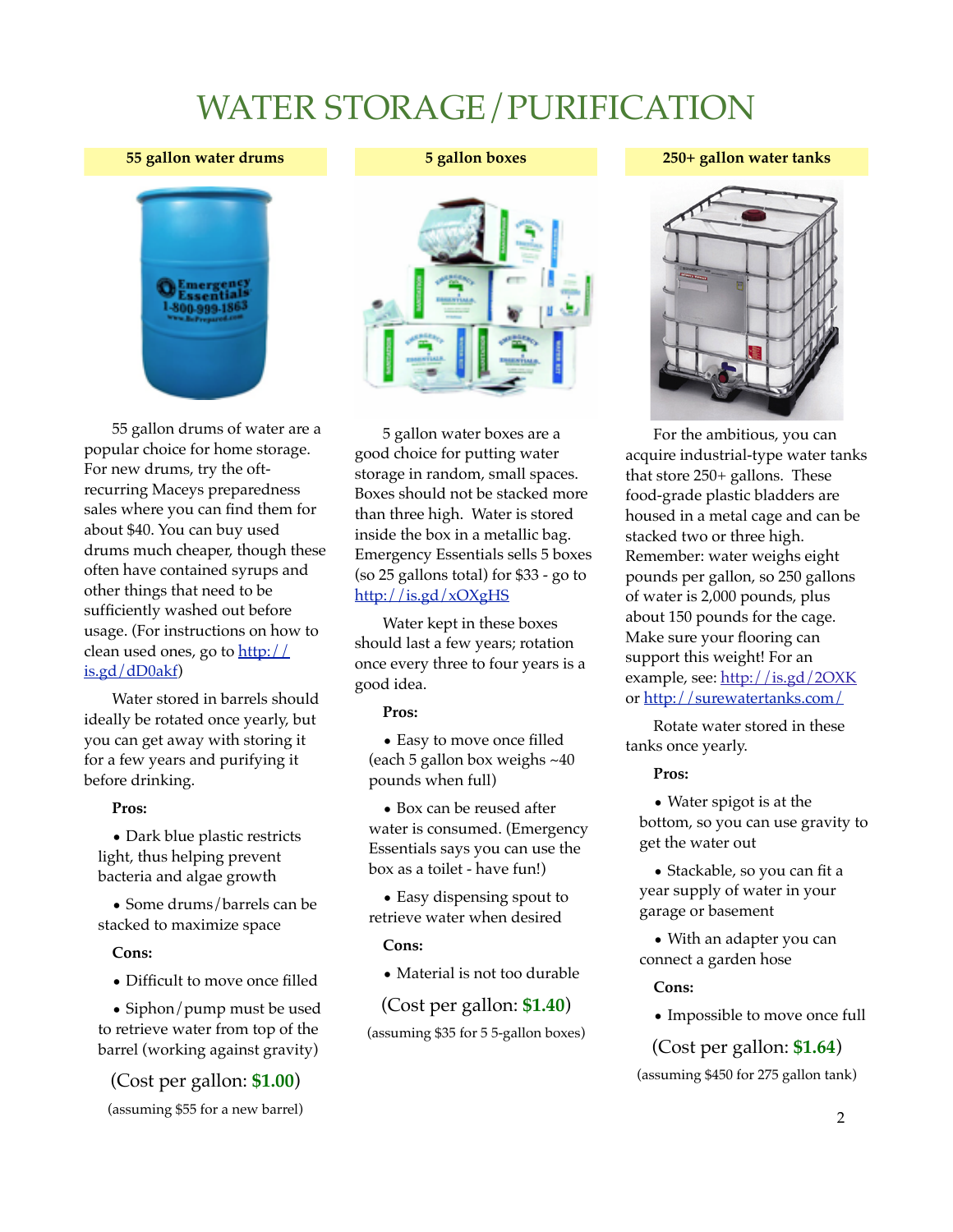### **1 gallon jug**



### **4.2 ounce water pouch**



You can buy one gallon jugs at any supermarket These are usually very cheap (~\$0.70 per jug) and an affordable way to get some basic water storage going.

These bottles are *not* a good solution for long term storage, as they *wil*l degrade within a year and leak all of their contents. Harder plastic (like 2 liter soda bottles) is a better solution.

### **Pros:**

• Inexpensive and easy to buy a few at a time with your normal grocery purchases

• Small container is easy to store under furniture, on closet shelves, and other small places

### **Cons:**

• Plastic container degrades after about a year and *will* leak

• For long term storage, chemicals from the plastic may leech into water

(Cost per gallon: **\$0.80**)

(assuming \$0.80 for 1 gallon jug)



There are several types of water jugs that have harder plastic, making them more durable for longer term storage. Some water companies sell pre-bottled jugs that you can simply buy and store. Another option is to buy empty, hard plastic jugs (such as the one pictured above) and fill it yourself.

Either way, these jugs will last a lot longer than the ones in the previous column, making them a smarter (though costlier) option for small amounts of water storage.

Water stored in these jugs can be easily rotated (use them to water plants, for example), so try to cycle them every six months.

## **Pros:**

• Durable, heavier plastic will last longer than other types of jugs

• Easy to move, rotate, or stack on top of one another

### **Cons:**

• Expensive option for small amounts of water storage

## (Cost per gallon: **\$1.60**)

(assuming \$8 for 5 gallon jug)



Emergency water pouches are a good item for your 72 hour kits, but should not be used for home storage.

### **Pros:**

• Lasts up to five years

• Easy way to store small amounts of water in 72 hour kits, backpacks, cars, and other locations

### **Cons:**

• Inefficient method of storing a large amount of water

## (Cost per gallon: **\$9.45**)

(assuming \$0.31 for 4.2 oz. pouch)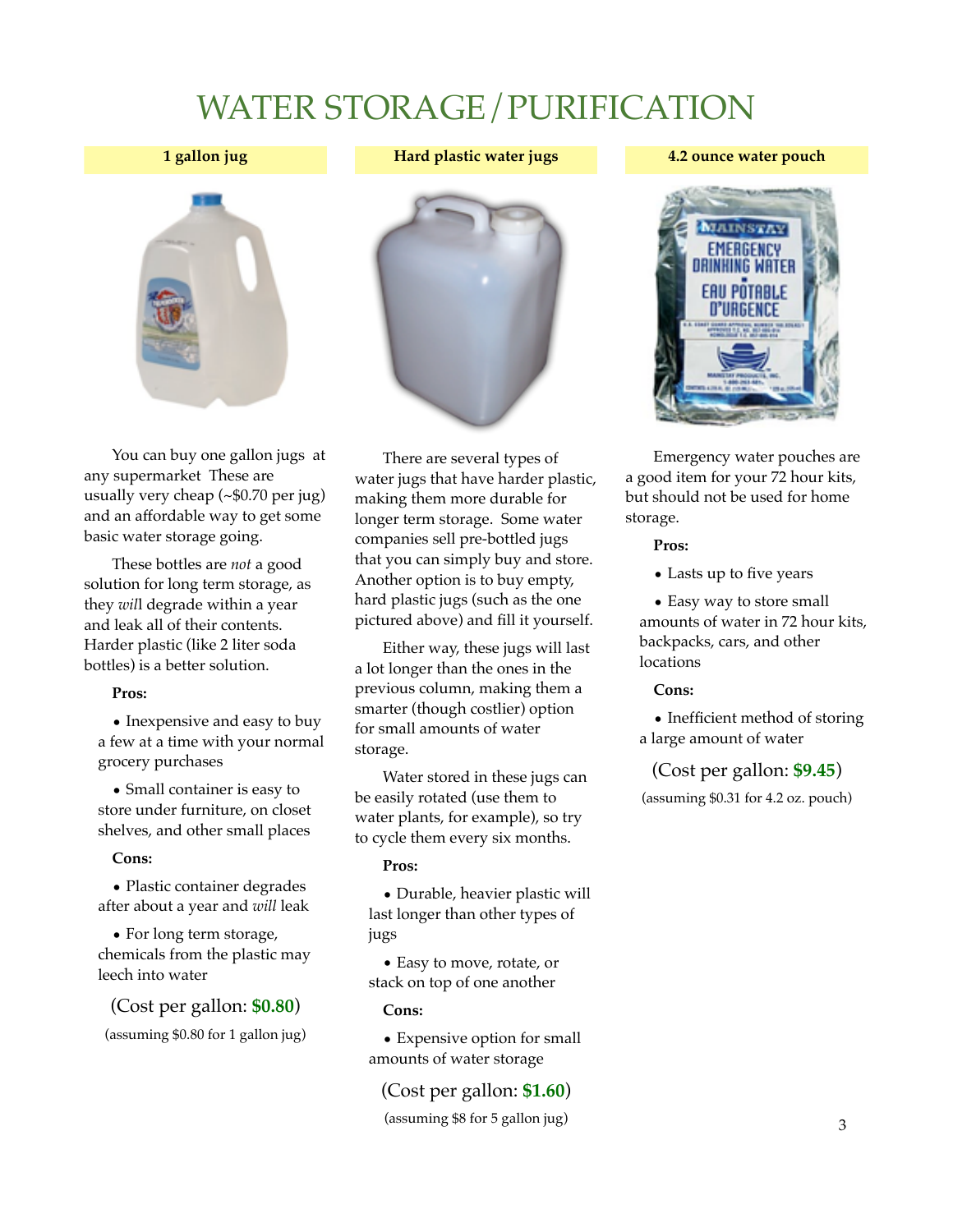## **PURIFICATION**

Depending on how you have stored your water and how long it's been sitting in its container, it will be necessary to purify it before it is used.

There are a variety of methods out there, and lots of information that is difficult at times to sift through. It is important that you review the possible purification methods, and decide what works for you.

Please note that water storage, like any emergency preparedness, should have various contingency plans in place. Your desired method of purification might be to boil the water, but if you have no fuel, you'll need a Plan B.

Thus, it's usually a good idea to prioritize the three methods you would like to use, and then acquire the necessary supplies or skills that will allow you to purify in each method.

It's also not a bad idea to double up on purification, just to be sure. For example, you may sift your water through a particle filter (such as a coffee filter) to remove any debris, add some iodine drops to the water, and then pass it through a carbon filter. Better safe than sorry!

 The following are a few of the more popular purification methods.

**Bleach**

## **Iodine (drops/tablets)**



Disinfecting with household bleach kills some, but not all, types of disease-causing organisms. The bleach must contain chlorine in order to work. Do not use scented bleaches, color-safe bleaches, or bleaches with added cleaners. Most household chlorine bleaches have 4-6% available chlorine, in which case you should add 1/8 teaspoon (8 drops) of regular, unscented, liquid household bleach for each gallon of water (2 drops per quart/liter), stir it well, cover, and let it stand for 30 minutes before you use it. Double the amount of chlorine if the water is cloudy, murky, or colored, or if the water is extremely cold. If after sitting covered for 30 minutes the water doesn't have a slight chlorine odor, repeat the dosage and let sit for another 15 minutes. Most of the chlorine content in bleach will evaporate within a year, so this is not a good longterm storage item.



Disinfecting with iodine is generally less effective than chlorine in controlling the parasite Giardia, but it's better than no treatment at all. It kills many, **but not all**, of the most common pathogens present in natural fresh water sources.

Add 5 drops of 2% iodine (from the medicine chest or first aid kit) to every quart/liter of clear water; add 10 drops if the water is cloudy. Let the solution stand for at least 30 minutes.

For commercially prepared chlorine or iodine tablets, follow the instructions that come with them. If you don't have instructions, use one tablet for each quart/liter of water to be purified.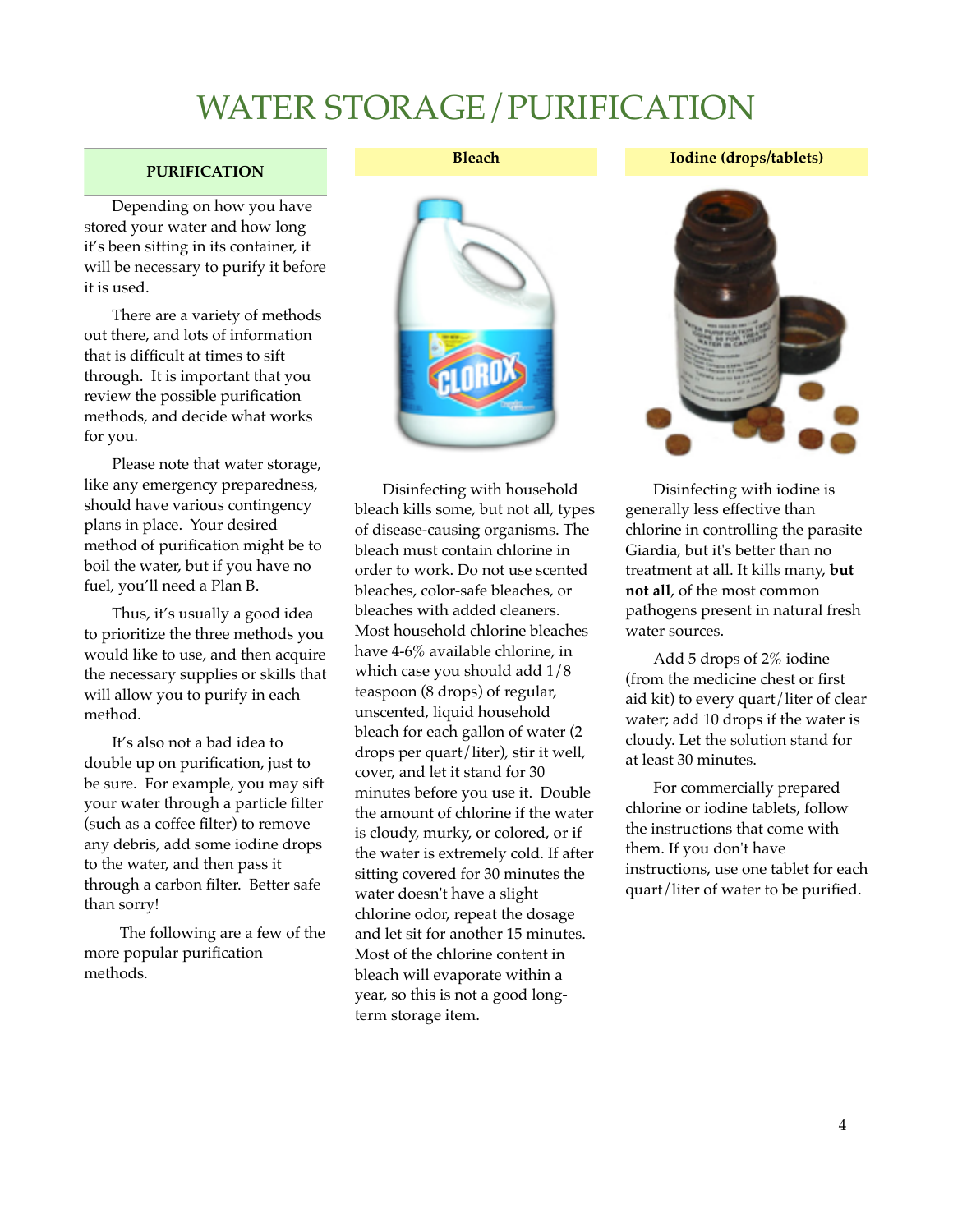**SODIS (Solar Disinfection)**



## **Chlorine**



Inactivation of microorganisms by UV-A-radiation and thermal treatment

Solar water disinfection is a simple method to improve the quality of drinking water by using sunlight to inactivate pathogens causing diarrhea.

Fill a transparent plastic bottle (with a PET or PETE classification) most of the way, and shake vigorously to oxygenate the water. Fill the rest of the way. Expose to the full sunlight for 6 hours. During the exposure, the UV-A radiation of the sunlight combined with the water's raised temperature destroys the microbes.

SODIS does not change the chemical water quality. It requires relatively clear water to work, and is ineffective with large amounts of water.

More information on this technique is available at [http://](http://is.gd/F48Tk3) [is.gd/F48Tk3](http://is.gd/F48Tk3)



Gravity-based systems are very effective in removing contaminants from water because of the extremely long "contact period." Some of the other filtration systems rely on water pressure that forces water molecules through the filters at 60-90 PSI.

In such systems, individual water molecules come in contact with the filter media for a mere fraction of a second. Water molecules passing through the ceramic purification elements in these filters are drawn gently by gravity and stay in contact with the media for several minutes.

You can filter water in these units for around **two cents per gallon**, and they are great and removing dangerous organisms such as protozoan cysts (Cryptosporidium, Giardia, etc.) and microscopic bacteria (E. coli, Salmonella, etc.).

The two leading brands of these types of filters are the Aquarain [\(http://is.gd/2P7c\)](http://is.gd/2P7c) and Berkey [\(http://is.gd/2PyB\)](http://is.gd/2PyB) units.



Chlorinating concentrate can be found at your local pool/spa store, and can be used to purify your water. This product is a granulated powder. The powder can last a lot longer than its corresponding (and diluted) liquid form, so you should store the powder until you are ready to use it.

You must be sure that the active ingredient of the product you're purchasing is 97-99% Sodium dichloro-s-triazinetrione dihydrate**.** Several chlorine products have other additives that should not be used, so make sure that you check the label.

To use, mix 1/4 of a teaspoon into 55 gallons of water. Close the lid, wait 24 hours. Open lid - if you don't smell chlorine, repeat the previous step. When you smell chlorine, leave lid off and let chlorine gas escape until there is no smell. It is ready for use when the smell is gone.

Be careful how you store the powder; where possible, it's best to keep it in its sealed container so prevent fumes from escaping and damaging surrounding items.